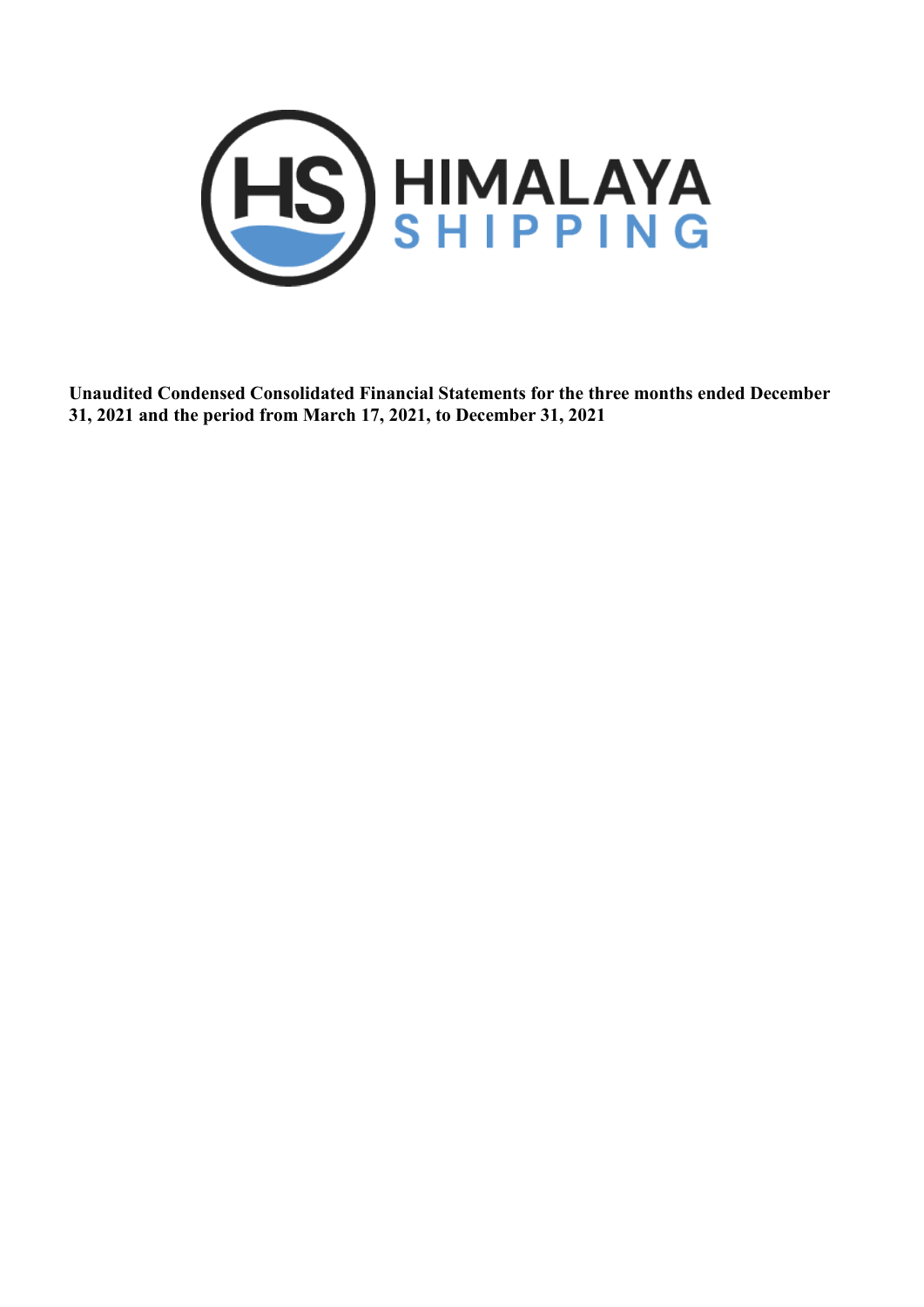# **Unaudited Consolidated Statement of Operations**

|                                                        | December 31, | 3 months to March 17, 2021 -<br>December 31, |
|--------------------------------------------------------|--------------|----------------------------------------------|
| (In millions of US\$ except per share data)            | 2021         | 2021                                         |
|                                                        |              |                                              |
| <b>Operating expenses</b>                              |              |                                              |
| General and administrative expenses                    | (0.5)        | (1.0)                                        |
| <b>Total operating expenses</b>                        | (0.5)        | (1.0)                                        |
| <b>Operating profit</b>                                | (0.5)        | (1.0)                                        |
| <b>Financial expenses, net</b>                         |              |                                              |
| Other financial expense                                |              |                                              |
| <b>Total financial expenses, net</b>                   |              |                                              |
| Net income before income taxes                         | (0.5)        | (1.0)                                        |
| Income tax                                             |              |                                              |
| <b>Net income</b>                                      | (0.5)        | (1.0)                                        |
| Per share information:                                 |              |                                              |
|                                                        |              |                                              |
| Basic earnings per share                               | (0.02)       | (0.06)                                       |
| Diluted earnings per share                             | (0.02)       | (0.06)                                       |
| <b>Consolidated Statements of Comprehensive Income</b> |              |                                              |
| Net income                                             | (0.5)        | (1.0)                                        |
| Other comprehensive income                             |              |                                              |
| <b>Total comprehensive income</b>                      | (0.5)        | (1.0)                                        |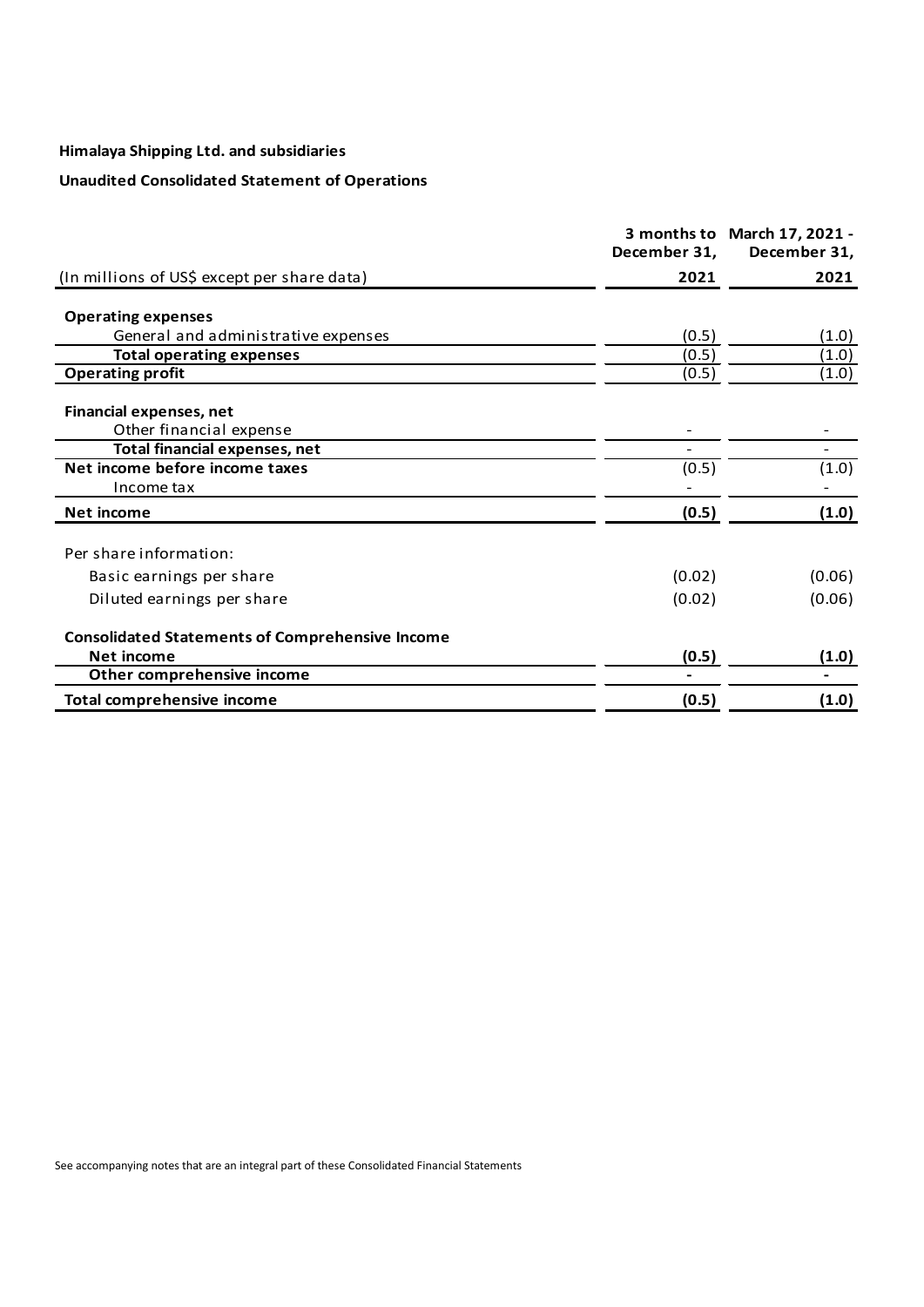# **Unaudited Consolidated Balance Sheet**

|                                                                             | December 31, |
|-----------------------------------------------------------------------------|--------------|
| (In millions of US\$)                                                       | 2021         |
| <b>ASSETS</b>                                                               |              |
| <b>Current assets</b>                                                       |              |
| Cash and cash equivalents                                                   | 11.3         |
| <b>Total current assets</b>                                                 | 11.3         |
| Long term assets                                                            |              |
| Newbuildings                                                                | 83.5         |
| Other long-term assets                                                      | 0.4          |
| <b>Total long-term assets</b>                                               | 83.9         |
| <b>Total assets</b>                                                         | 95.2         |
| <b>LIABILITIES AND EQUITY</b>                                               |              |
| <b>Current liabilities</b>                                                  |              |
| Accounts payable                                                            | 0.8          |
| Accrued expenses                                                            |              |
| <b>Total current liabilities</b>                                            | 0.8          |
| Long term liabilities                                                       |              |
| Long-term debt                                                              |              |
| Other long-term liabilities                                                 | 2.5          |
| <b>Total long-term liabilities</b>                                          | 2.5          |
| <b>Commitments and contingencies</b>                                        |              |
| <b>Equity</b>                                                               |              |
| Common shares of par value US\$1.0 per share: authorized 140,010,000 shares |              |
| Issued and outstanding 32,152,857 shares                                    | 32.2         |
| Additional paid-in capital                                                  | 60.7         |
| Accumulated other comprehensive income (loss)                               |              |
| Retained earnings (deficit)                                                 | (1.0)        |
| <b>Total shareholders' equity</b>                                           | 91.9         |
| Total liabilities and shareholders' equity                                  | 95.2         |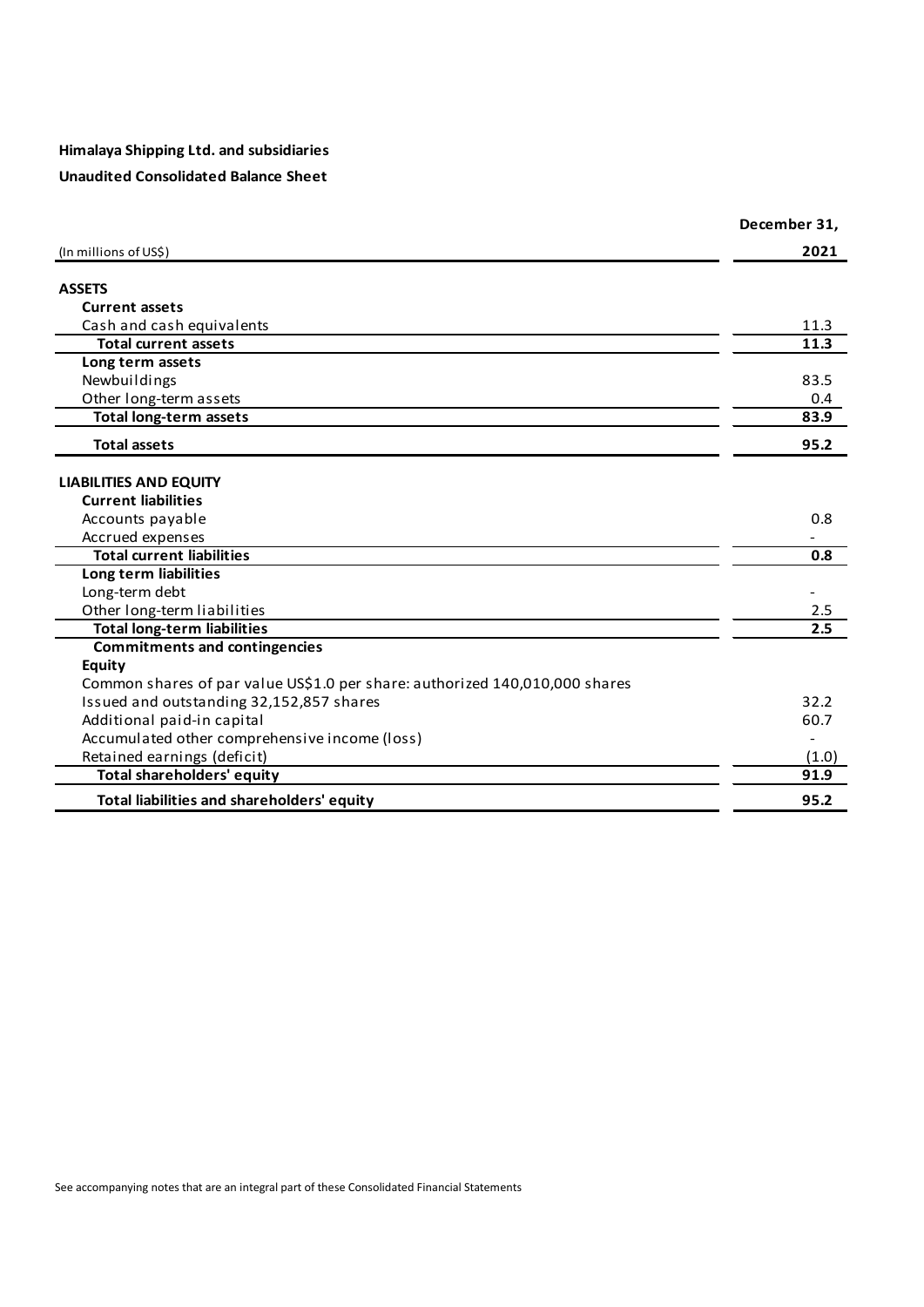# **Unaudited Consolidated Statement of Cash Flows**

|                                                                      |                      | 3 months to March 17, 2021 - |  |
|----------------------------------------------------------------------|----------------------|------------------------------|--|
| (In millions of US\$)                                                | December 31,<br>2021 | December 31,<br>2021         |  |
| <b>Net loss</b>                                                      | (0.5)                | (1.0)                        |  |
| Change in other current items related to operating activities        | 0.1                  | 0.4                          |  |
| Change in other long-term items related to operating activities      |                      | 0.1                          |  |
| Net cash used in operating activities                                | (0.4)                | (0.5)                        |  |
| <b>Investing activities</b>                                          |                      |                              |  |
| Additions to newbuildings                                            | (41.3)               | (68.8)                       |  |
| Net cash used in investing activities                                | (41.3)               | (68.8)                       |  |
| <b>Financing activities</b>                                          |                      |                              |  |
| Net proceeds from issuance of common stocks                          | 49.6                 | 80.6                         |  |
| Net cash provided by financing activities                            | 49.6                 | 80.6                         |  |
| Net increase (decrease) in cash and cash equivalents                 | 7.9                  | 11.3                         |  |
| and restricted cash                                                  |                      |                              |  |
| Cash and cash equivalents and restricted cash at beginning of period | 3.4                  |                              |  |
| Cash and cash equivalents and restricted cash at end of period       | 11.3                 | 11.3                         |  |
| Supplemental disclosure of cash flow information                     |                      |                              |  |
| Non-cash settlement of debt                                          |                      | (13.6)                       |  |
| Non-cash share issuance                                              |                      | 13.6                         |  |
| Non-cash payment in respect of newbuildings                          |                      | (13.6)                       |  |
| Issuance of debt as non-cash settlement for newbuild                 |                      |                              |  |
| delivery instalment                                                  |                      | 13.6                         |  |
| Interest paid, net of capitalised interest                           |                      |                              |  |
| Income taxes paid                                                    |                      |                              |  |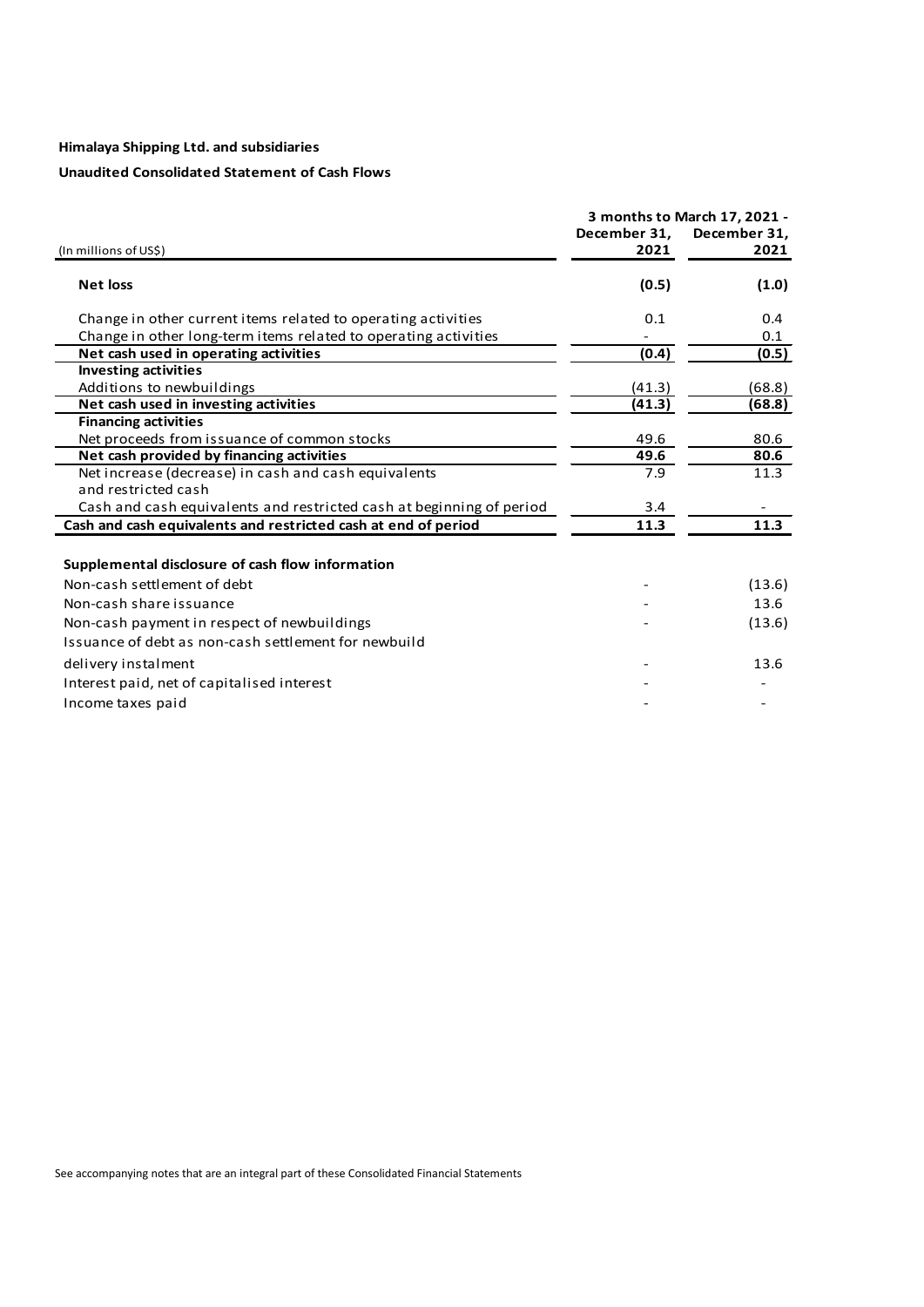# **Unaudited Consolidated Statement of Changes in Shareholders' Equity**

| (In millions of US\$, except number of shares) | Number of<br>shares | <b>Share</b><br>capital | <b>Additional</b><br>paid-in<br>capital | Other<br>compre-<br>hensive<br>income | Retained<br>earnings<br>(deficit) | Total<br>equity |
|------------------------------------------------|---------------------|-------------------------|-----------------------------------------|---------------------------------------|-----------------------------------|-----------------|
| Incorporation March 17, 2021                   | 10 000              |                         |                                         |                                       |                                   |                 |
| Issue of common shares June 15, 2021           | 15 000 000          | 15.0                    |                                         |                                       |                                   | 15.0            |
| Issue of common shares July 12, 2021           | 10 000 000          | 10.0                    | 20.0                                    |                                       |                                   | 30.0            |
| Equity issuance costs                          |                     | $\overline{a}$          | (1.0)                                   | $\overline{\phantom{0}}$              |                                   | (1.0)           |
| Total comprehensive loss for the period        |                     |                         |                                         |                                       | (0.5)                             | (0.5)           |
| Consolidated balance as of September 30, 2021  | 25 010 000          | 25.0                    | 19.0                                    |                                       | (0.5)                             | 43.5            |
| Issue of common shares October 11, 2021        | 7 142 857           | 7.2                     | 42.8                                    |                                       |                                   | 50.0            |
| Equity issuance costs                          |                     |                         | (1.1)                                   |                                       |                                   | (1.1)           |
| Total comprehensive loss for the period        |                     |                         |                                         |                                       | (0.5)                             | (0.5)           |
| Consolidated balance as of December 31, 2021   | 32 152 857          | 32.2                    | 60.7                                    |                                       | (1.0)                             | 91.9            |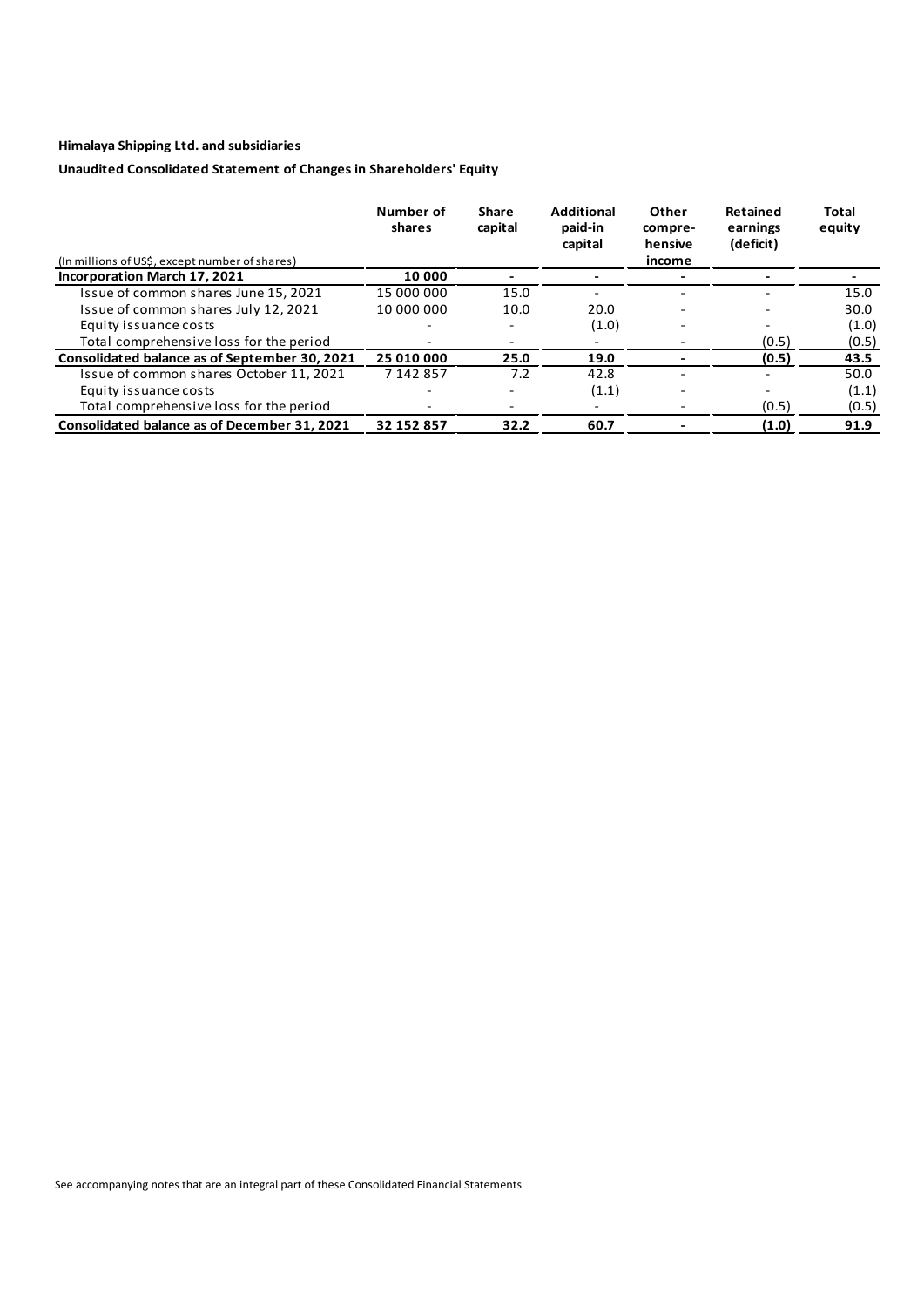# **Himalaya Shipping Ltd. and subsidiaries Notes to the Consolidated Financial Statements**

# **1. GENERAL INFORMATION**

Himalaya Shipping Ltd. (together with its subsidiaries, the "Company" or the "Group" or "Himalaya Shipping") is a limited liability company incorporated in Bermuda on March 17, 2021. The Company's shares are traded on the Euronext Growth list under the ticker "HSHIP". As of December 31, 2021, the Company had placed orders for twelve dual fueled Newcastlemax dry bulk vessels at New Times Shipyard in China. The twelve vessels are expected to be delivered between March 2023 and September 2024. The Group has twelve wholly owned ship owning subsidiaries incorporated in Liberia.

# **Basis of presentation**

Our consolidated financial statements are prepared in accordance with accounting principles generally accepted in the United States of America (U.S. GAAP). The consolidated financial statements include the assets and liabilities of the parent company and wholly-owned subsidiaries. All intercompany balances and transactions have been eliminated upon consolidation.

# **2. ACCOUNTING POLICIES**

# **Use of estimates**

The preparation of financial statements in conformity with U.S. Generally Accepted Accounting Principles requires us to make estimates and assumptions that affect the amounts reported in our financial statements and accompanying notes. Actual results could differ from those estimates.

# **Going concern**

The financial statements have been prepared on a going concern basis. The Group is dependent on debt financing and/or equity financing to finance the remaining obligations under the current newbuilding contracts for the vessels and working capital requirements which raises substantial doubt about the Company's ability to continue as a going concern. Given completion of the planned sale-leaseback financing and our track record in terms of raising equity, we believe we will be able to meet our anticipated liquidity requirements for our business for at least the next twelve months as of the date of these financial statements.

# **Fair values**

We have determined the estimated fair value amounts presented in these consolidated financial statements using available market information and appropriate methodologies. However, considerable judgment is required in interpreting market data to develop the estimates of fair value. The estimates presented in these consolidated financial statements are not necessarily indicative of the amounts that we could realize in a current market exchange. The use of different market assumptions and/or estimation methodologies may have a material effect on the estimated fair value amounts.

# **Reporting and functional currency**

The Company and its subsidiaries use the US\$ as their functional currency because the majority of their revenues and expenses are denominated in US\$. Accordingly, the Company's reporting currency is also US\$. Foreign currency gains or losses on consolidation are recorded as a separate component of other comprehensive income in shareholders' equity. Transactions in foreign currencies during the period since incorporation are translated into United States dollars at the rates of exchange in effect at the date of the transaction. Foreign currency monetary assets and liabilities are translated using rates of exchange at the balance sheet date. Foreign currency non-monetary assets and liabilities are translated using historical rates of exchange. Foreign currency transaction gains or losses are included in the consolidated statements of operations.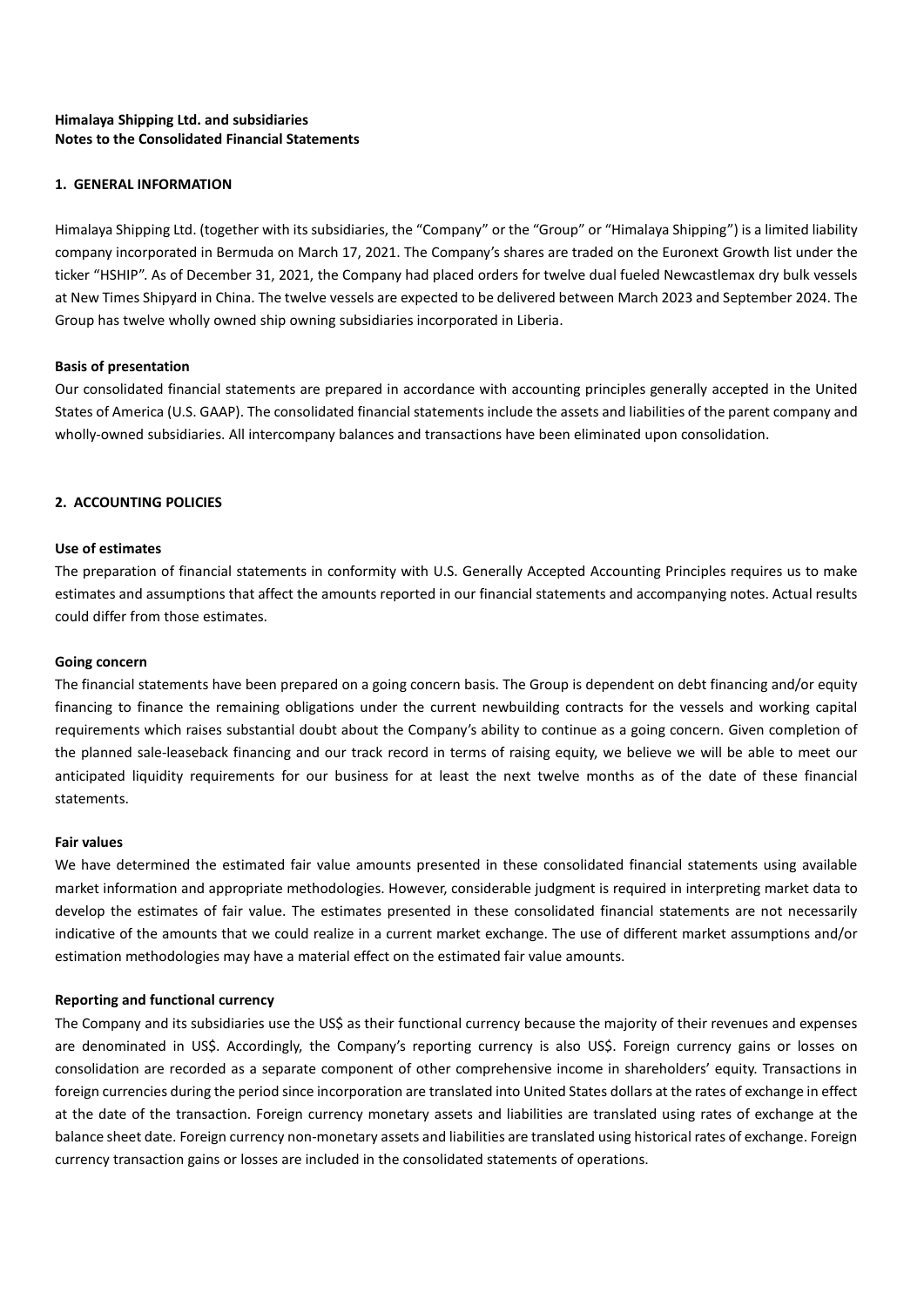### **Newbuildings**

The carrying value of the vessels under construction ("Newbuildings") represents the accumulated costs to the balance sheet date which we have had to pay by way of purchase installments and other capital expenditures. No charge for depreciation is made until the vessel is available for use.

### **Impairment of newbuildings**

The carrying values of the Company's newbuildings may not represent their fair market value at any point in time since the market prices of second-hand vessels and the cost of newbuildings tend to fluctuate with changes in charter rates. Historically, both charter rates and vessel values tend to be cyclical. The carrying amounts of newbuildings under construction are reviewed for potential impairment whenever events or changes in circumstances indicate that the carrying amount of a particular vessel or newbuilding may not be fully recoverable. Such indicators may include depressed spot rates and depressed second-hand vessel values. The Company assesses recoverability of the carrying value of each asset or newbuilding on an individual basis by estimating the future undiscounted cash flows expected to result from the asset, including any remaining construction costs for newbuildings and disposal. If the future net undiscounted cash flows are less than the carrying value of the asset, or the current carrying value plus future newbuilding commitments, an impairment loss is recorded equal to the difference between the asset's or newbuildings carrying value and fair value. The Company believes that the estimated future undiscounted cash flows expected to be earned by each of its vessels over their remaining estimated useful life will exceed the vessels' carrying value as of December 31, 2021, and accordingly, has not recorded an impairment charge.

### **Drydocking**

Maintenance of class certification requires expenditure and can require taking a vessel out of service from time to time for survey, repairs or modifications to meet class requirements. When delivered, the Group's vessels can generally be expected to have to undergo a class survey once every five years. The Group's vessels are being built to the classification requirements of ABS and the Liberian Ship Register. Normal vessel repair and maintenance costs are expensed when incurred. We recognize the cost of a drydocking at the time the drydocking takes place. The Group capitalises a substantial portion of the costs incurred during drydocking, including the survey costs and depreciates those costs on a straight-line basis from the time of completion of a drydocking or intermediate survey until the next scheduled drydocking or intermediate survey.

#### **Earnings per share**

Basic earnings per share is computed based on the income available to common stockholders and the weighted average number of shares outstanding. Diluted earnings per share includes the effect of the assumed conversion of potentially dilutive instruments.

#### **Cash and cash equivalents**

All demand and time deposits and highly liquid, low risk investments with original maturities of three months or less at the date of purchase are considered equivalent to cash.

#### **3. INCOME TAXES**

### **Bermuda**

Himalaya Shipping Ltd. is incorporated in Bermuda. Under current Bermuda law, the Company is not required to pay taxes in Bermuda on either income or capital gains. Himalaya Shipping Ltd. has received written assurance from the Minister of Finance in Bermuda that, in the event of any such taxes being imposed, the Company will be exempted from taxation until March 31, 2035.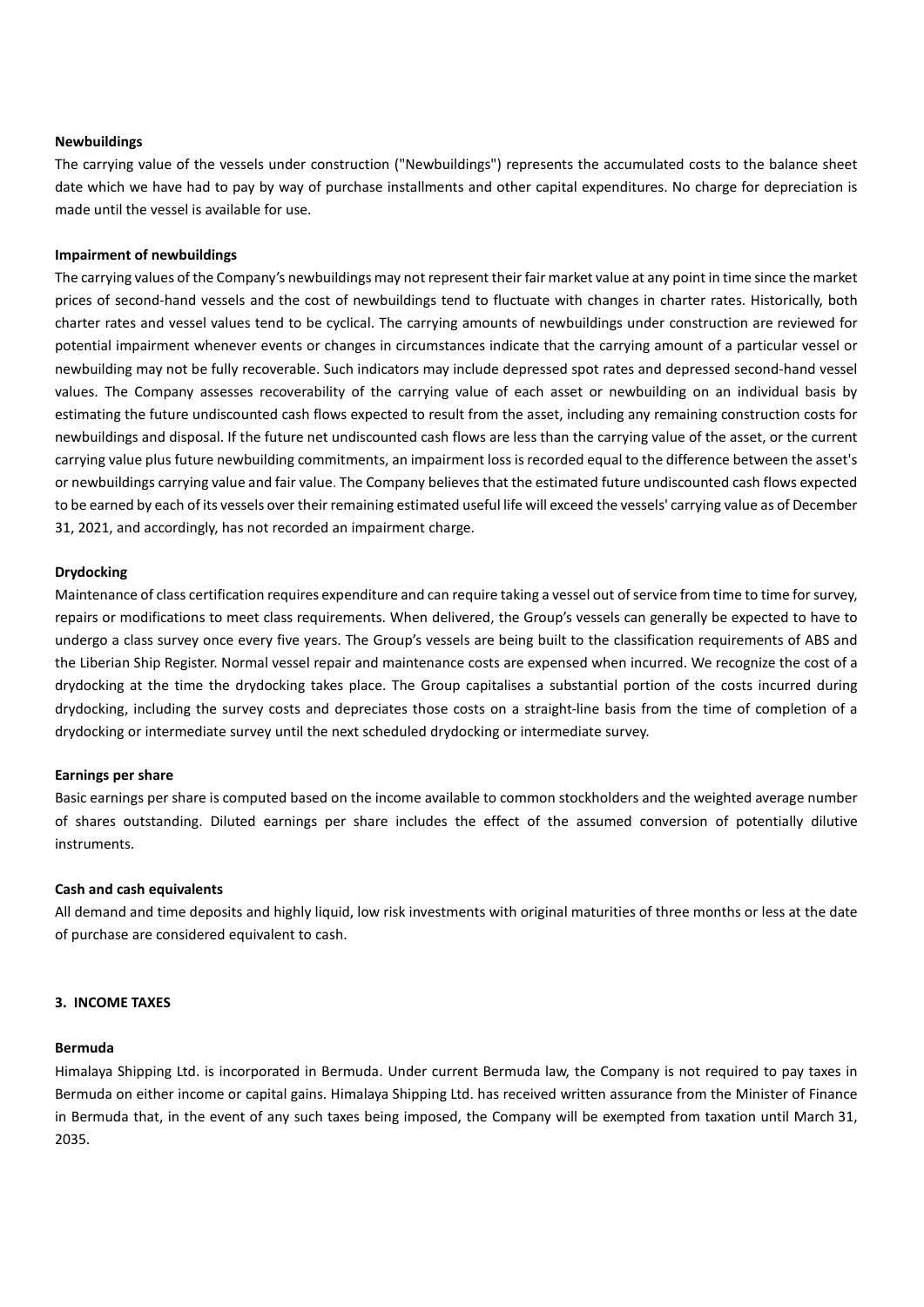# **4. SEGMENT INFORMATION**

Our chief operating decision maker, or the CODM, being our Board of Directors, measures performance based on our overall return to shareholders based on consolidated net income. The CODM does not review a measure of operating result at a lower level than the consolidated group and we only have one reportable segment.

### **5. EARNINGS PER SHARE**

The computation of basic EPS is based on the weighted average number of outstanding shares during the period.

|                                                         | 3 months to<br>December 31, | March 17, 2021 -<br>December 31, |
|---------------------------------------------------------|-----------------------------|----------------------------------|
| (In US\$, except share numbers)                         | 2021                        | 2021                             |
| Basic earnings (loss) per share                         | (0.02)                      | (0.06)                           |
| Diluted earnings (loss) per share                       | (0.02)                      | (0.06)                           |
| Issued ordinary shares at the end of the period         | 32 152 857                  | 32 152 857                       |
| Weighted average number of shares outstanding - basic   | 31 376 460                  | 18 316 970                       |
| Weighted average number of shares outstanding - diluted | 31 376 460                  | 18 316 970                       |

### **6. NEWBUILDINGS**

|                                                             | <b>Newbuildings</b> | Total |
|-------------------------------------------------------------|---------------------|-------|
| (In millions of US\$)                                       |                     |       |
| Cost as of incorporation March 17, 2021                     |                     |       |
| Capital expenditures                                        | 82.1                | 82.1  |
| Other costs including newbuilding supervision               | 1.4                 | 1.4   |
| Cost as of December 31, 2021                                | 83.5                | 83.5  |
|                                                             |                     |       |
| Accumulated depreciation as of incorporation March 17, 2021 |                     |       |
| Depreciation                                                |                     |       |
| Accumulated depreciation as of December 31, 2021            |                     |       |
|                                                             |                     |       |
| Balance as of incorporation 17, 2021                        |                     |       |
| Balance as of December 31, 2021                             | 83.5                | 83.5  |

### **7. RELATED PARTY TRANSACTIONS**

In May 2021, Magni Partners (Bermuda) Ltd. ("Magni") paid a total of US\$13,583,400 in instalments on the Company's behalf to New Times Shipyard. The loan from Magni was on June 15 settled through issuance of 13,583,400 shares at par value US\$1.

In October 2021, the Company signed an agreement with 2020 Bulkers Management AS to purchase certain management services (this agreement replaces the agreement signed in June 2021). 2020 Bulkers Management AS is considered a related party at the time of the transaction. For the period from incorporation March 17, 2021, until December 31, 2021, 2020 Bulkers Management AS has charged Himalaya Shipping Ltd. and its subsidiaries US\$0.3 million and US\$0.09 million was outstanding as of December 31, 2021.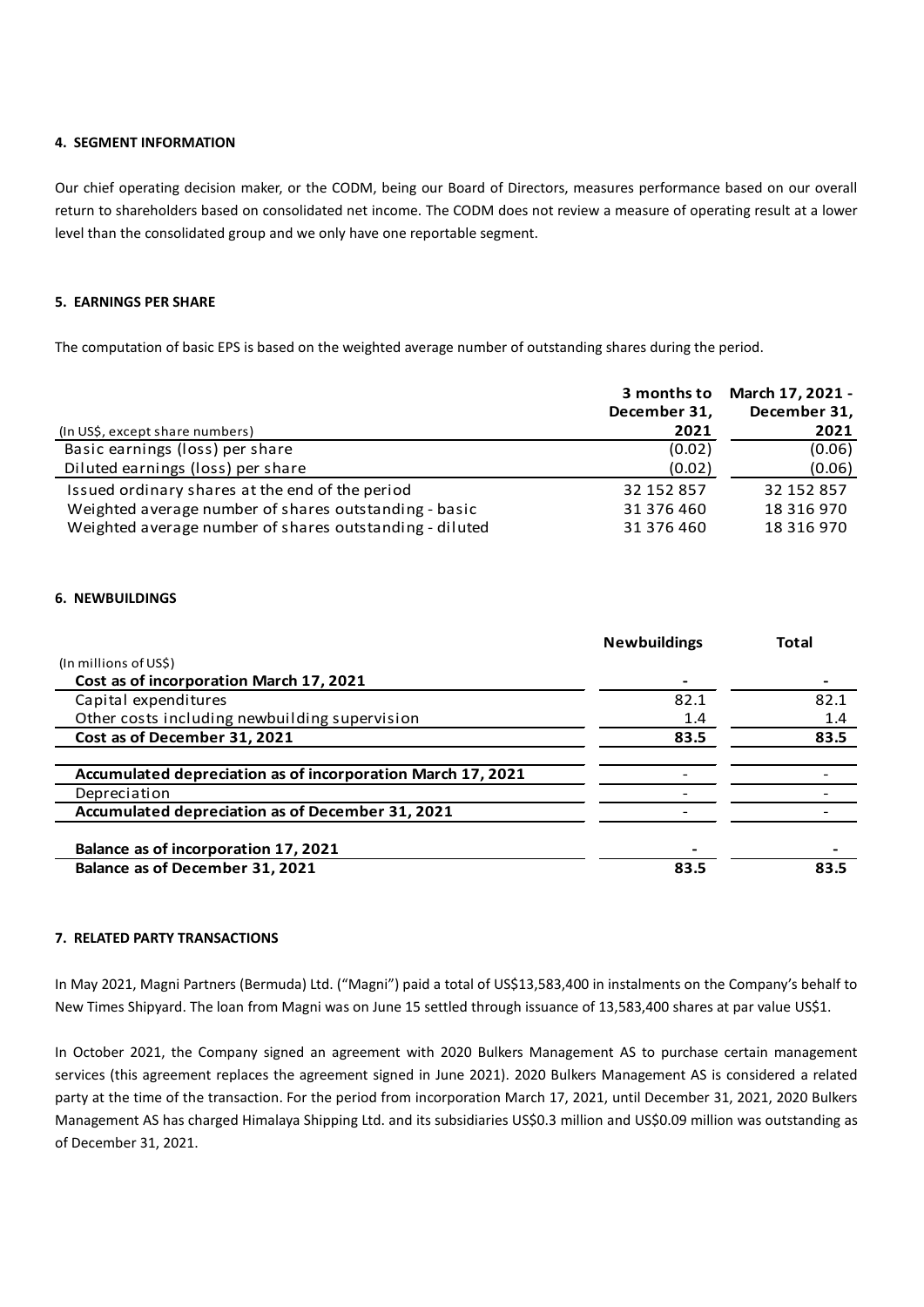### *Corporate support agreement*

The Company's incorporator and initial, sole shareholder, Magni Partners (Bermuda) Ltd. ("Magni") has been the key initiator of the Himalaya project and has provided corporate and financial assistance throughout the process, including extensive assistance in connection with the financing of the instalments to date and the Private Placements. The Company has entered into a corporate support agreement with Magni whereby Magni shall be compensated for its services for the Group since the inception of the Company and for its key role in identifying and pursuing business opportunities for the Group (the "Corporate Support Agreement"). As Magni indirectly held a controlling interest at the time the Corporate Support Agreement was entered into, the Company has treated the Corporate Support Agreement as a related party agreement. Pursuant to the Corporate Support Agreement, Magni shall continue to support the Company's business development through assisting with the pre- and post financing of the Company's newbuilding program, in finding employment for the vessels, in recruiting suitable individuals to the Company's organisation and with general high-level administrative support. The parties have agreed a compensation in the amount of US\$2,696,000 which shall be paid by the Company in four equal tranches. The tranches shall be split equally on each of the deliveries of the vessels under the 1-4 Building Contracts from New Times, so that US\$674,000 shall be payable on each such delivery. Such amount equals the address commission to be received on the first 4 vessels, which was agreed with the yard before the project opened to external investors. This arrangement was described in the offering documents for the private placements completed by the Company in 2021. The net effect of these transactions is that the Company will receive US\$8.1 million in address commission, pay US\$2.7 million in support fee to Magni, and be left with a net reduction in contractual purchase price for the Vessels of US\$5.4 million. Together with certain upward adjustment to purchase prices, demanded by New Times prior to the first public offering, this created the basis for the average pricing of US\$71.3 million per vessel to external investors in the July offering.

As of December 31, 2021, the Company have recorded US\$2.5 million as other long-term liabilities for services provided since inception of the Company. The fee has been allocated to services provided in relation to the newbuilding contracts, the private placements, the sale and leaseback arrangements and other administration support.

### **8. FINANCIAL ASSETS AND LIABILITIES**

### **Foreign currency risk**

The majority of our transactions, assets and liabilities are denominated in United States dollars. However, we incur expenditure in currencies other than United States dollars, mainly in Norwegian Kroner. There is a risk that currency fluctuations in transactions incurred in currencies other than the functional currency will have a negative effect on the value of our cash flows. We are then exposed to currency fluctuations and we may enter into foreign currency swaps to mitigate such risk exposures.

### **Fair values**

The guidance for fair value measurements applies to all assets and liabilities that are being measured and reported on a fair value basis. This guidance enables the reader of the financial statements to assess the inputs used to develop those measurements by establishing a hierarchy for ranking the quality and reliability of the information used to determine fair values. The same guidance requires that assets and liabilities carried at fair value should be classified and disclosed in one of the following three categories based on the inputs used to determine its fair value:

Level 1: Quoted market prices in active markets for identical assets or liabilities; Level 2: Observable market based inputs or unobservable inputs that are corroborated by market data; Level 3: Unobservable inputs that are not corroborated by market data.

The carrying value and estimated fair value of our cash and financial instruments are as follows: